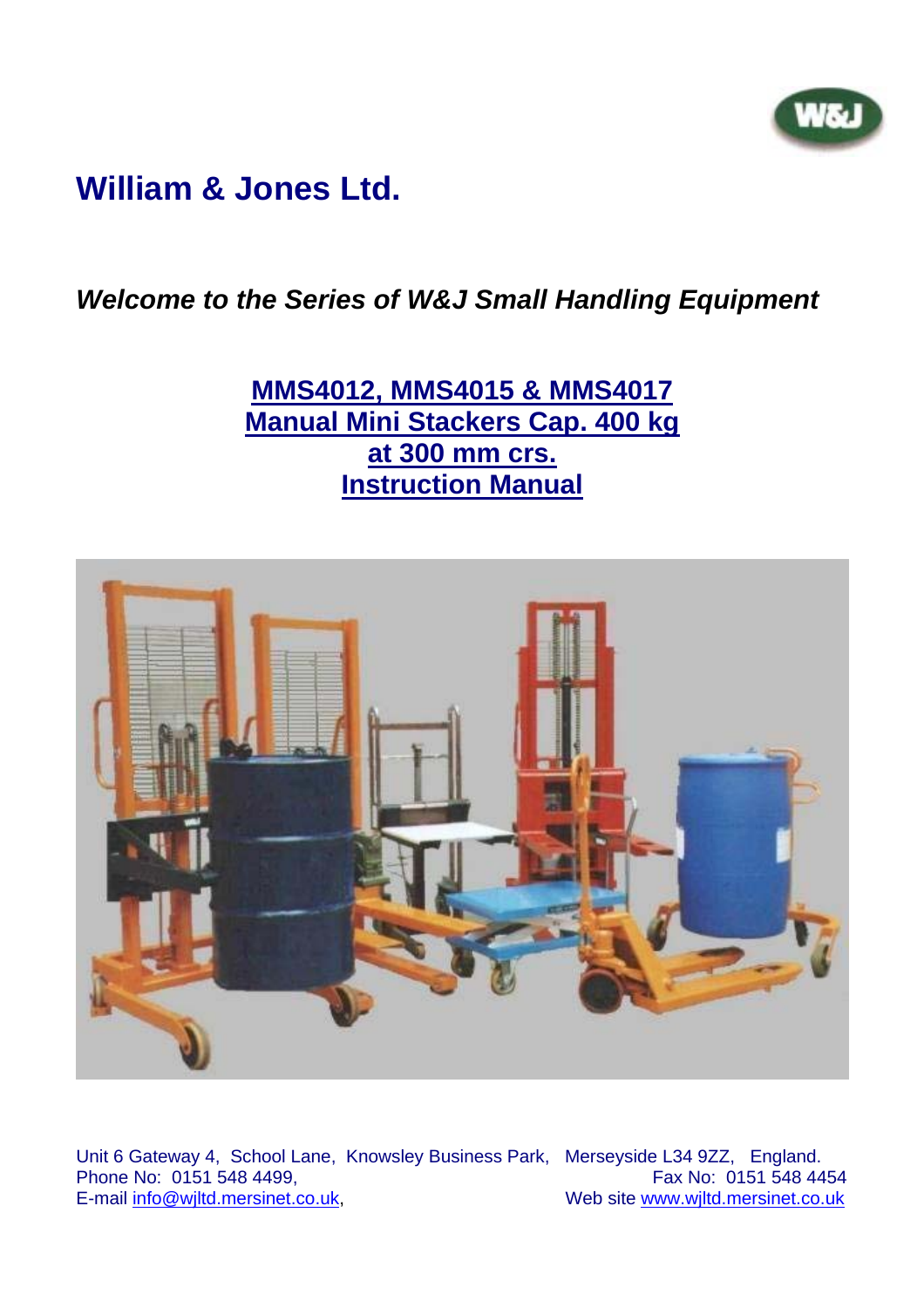

## **Instruction Manual**

| <b>SECTION</b> | <b>CONTENTS</b>                        |
|----------------|----------------------------------------|
| $\mathbf 1$    | Introduction                           |
| $\overline{2}$ | Loading and the Use of Equipment       |
| 3              | <b>Routine Maintenance</b>             |
| 3.1            | <b>Brake</b>                           |
| 3.2            | Castors/Wheels                         |
| 3.3            | <b>Hydraulic Cylinder and Oil Seal</b> |
| 3.4            | Lubrication                            |
| 3.5            | Clean                                  |
| 3.6            | <b>Others</b>                          |
| 4              | <b>Coverage and Parts Supply</b>       |

### **DECLARATION OF CONFORMITY**

 This machine complies with the essential Health and Safety Requirements relating to the Design and Construction of Machinery as defined within "The Supply of Machinery (Safety) Regulations 1992"

Signed on Behalf of :

### **WILLIAM & JONES LTD**

Director:

# **Manual Mini Stacker**

Unit 6 Gateway 4, School Lane, Knowsley Business Park, Merseyside L34 9ZZ, England. Phone No: 0151 548 4499,<br>
E-mail info@wiltd.mersinet.co.uk, Web site www.wiltd.mersinet.co.uk Web site www.wjltd.mersinet.co.uk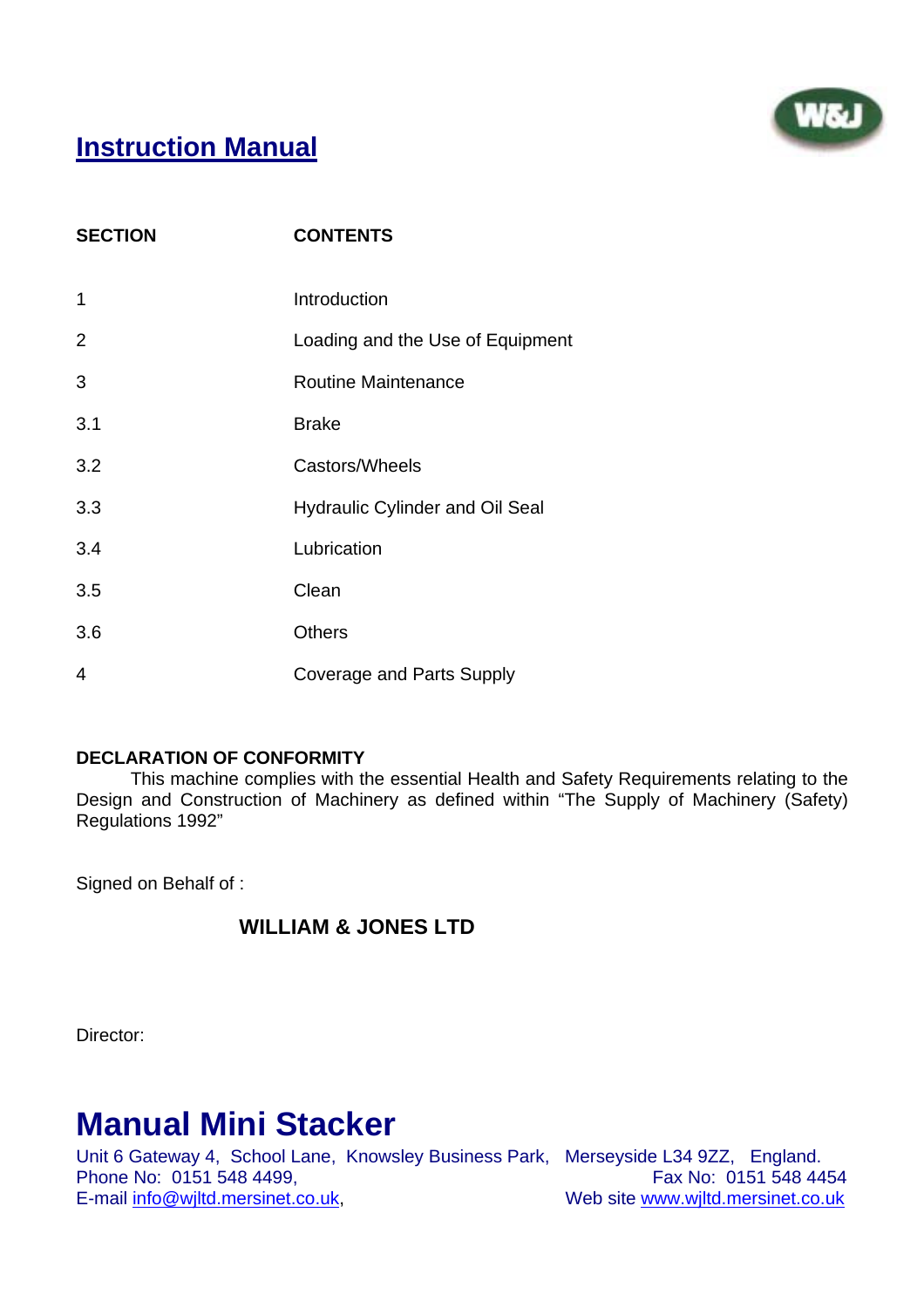**(Model No: MMS4012, MMS4015 & MMS4017)**



## **Introduction**

- Ideal for Lifting, Moving, and Positioning Heavy or Awkward Items
- Foot Pump Hydraulic Lifting System
- Is Constructed with Robust and Welded Steel.

### **Memo**

- Cap. 400 kg
- Load Centres 300 mm
- Lift Height: MMS4012: 1200 mm, Lowered 85 mm MMS4015: 1500 mm, Lowered 85 mm MMS4017: 1700 mm, Lowered 85 mm
- Wheel Size (mm): 75 mm (Fixed), 150 mm (Swivel)
- Adjustable Forks
- Fork Size (mm): 110 (W) x 650 (L)
- Single Lift Chain
- Twin Total Stop Wheel Brakes
- Overall Size (mm): MMS4012: 600 (W) x 1040 (L) x 1440 (H) MMS4015: 600 (W) x 1040 (L) x 1740 (H) MMS4017: 600 (W) x 1040 (L) x 1940 (H)
- Unladen Weight Approx. 84 kg, 90 kg, or 95 kg

# **Manual Mini Stacker**

Unit 6 Gateway 4, School Lane, Knowsley Business Park, Merseyside L34 9ZZ, England. Phone No: 0151 548 4499. Fax No: 0151 548 4454 E-mail info@wjltd.mersinet.co.uk, Web site www.wjltd.mersinet.co.uk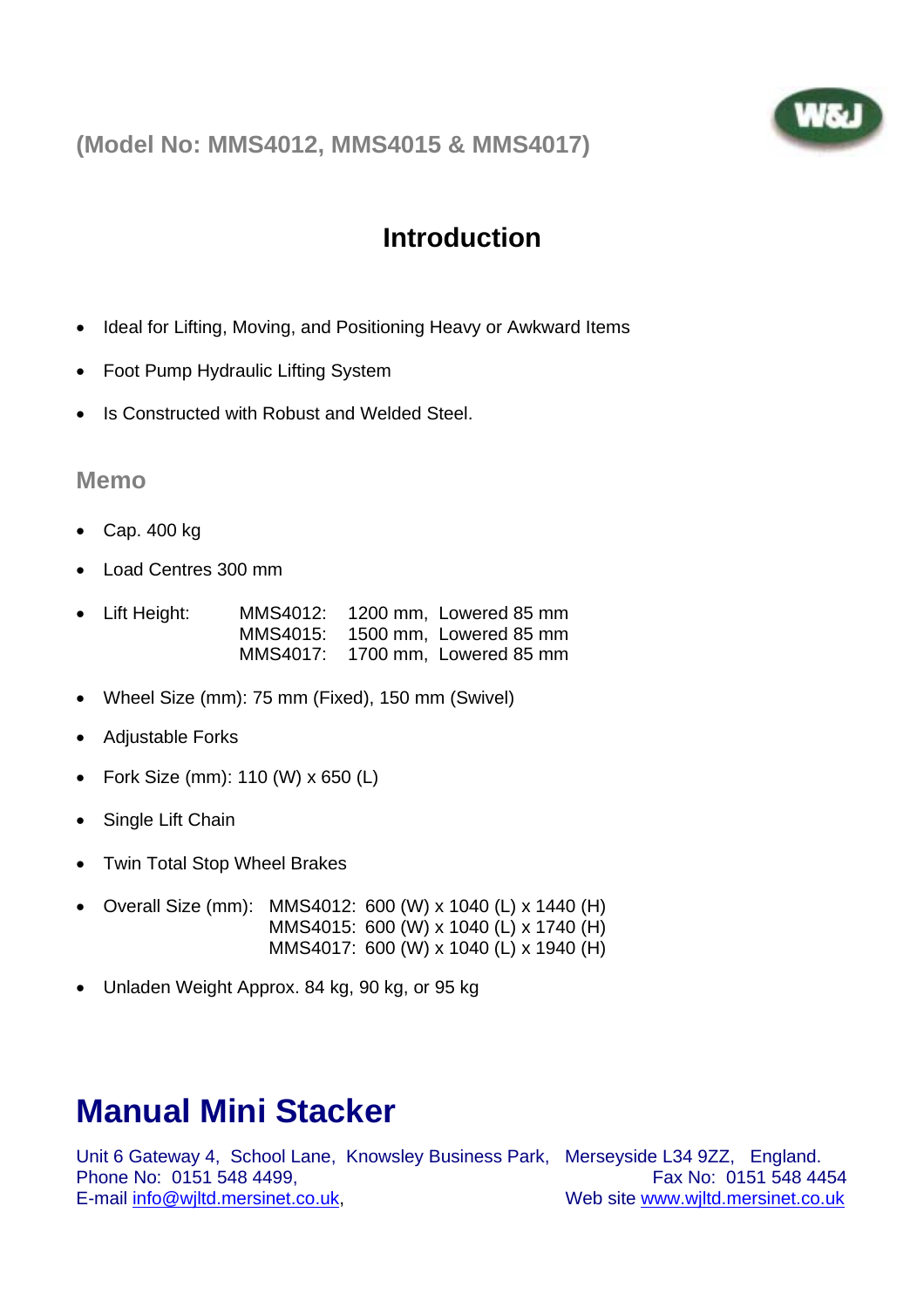

## **(Model No: MMS4012, MMS4015 & MMS4017)**

- **A** Hydraulic Cylinder
- **B** Release Knob (For Lowering Load)
- **C** Foot Pedal (For Lifting Load)
- **D** Chromium Plated Tubular Frame
- **E** Legs
- **F** Adjustable Forks
- **G** Optional Platform
- **H** Swivel Castors Dia. 150 mm
- **I**  Fixed Wheels Dia. 75 mm
- **J** Lift Chain
- **K** Clip



# **Manual Mini Stacker**

Unit 6 Gateway 4, School Lane, Knowsley Business Park, Merseyside L34 9ZZ, England. Phone No: 0151 548 4499,<br>E-mail info@wiltd.mersinet.co.uk, Web site www.wiltd.mersinet.co.uk

Web site www.wjltd.mersinet.co.uk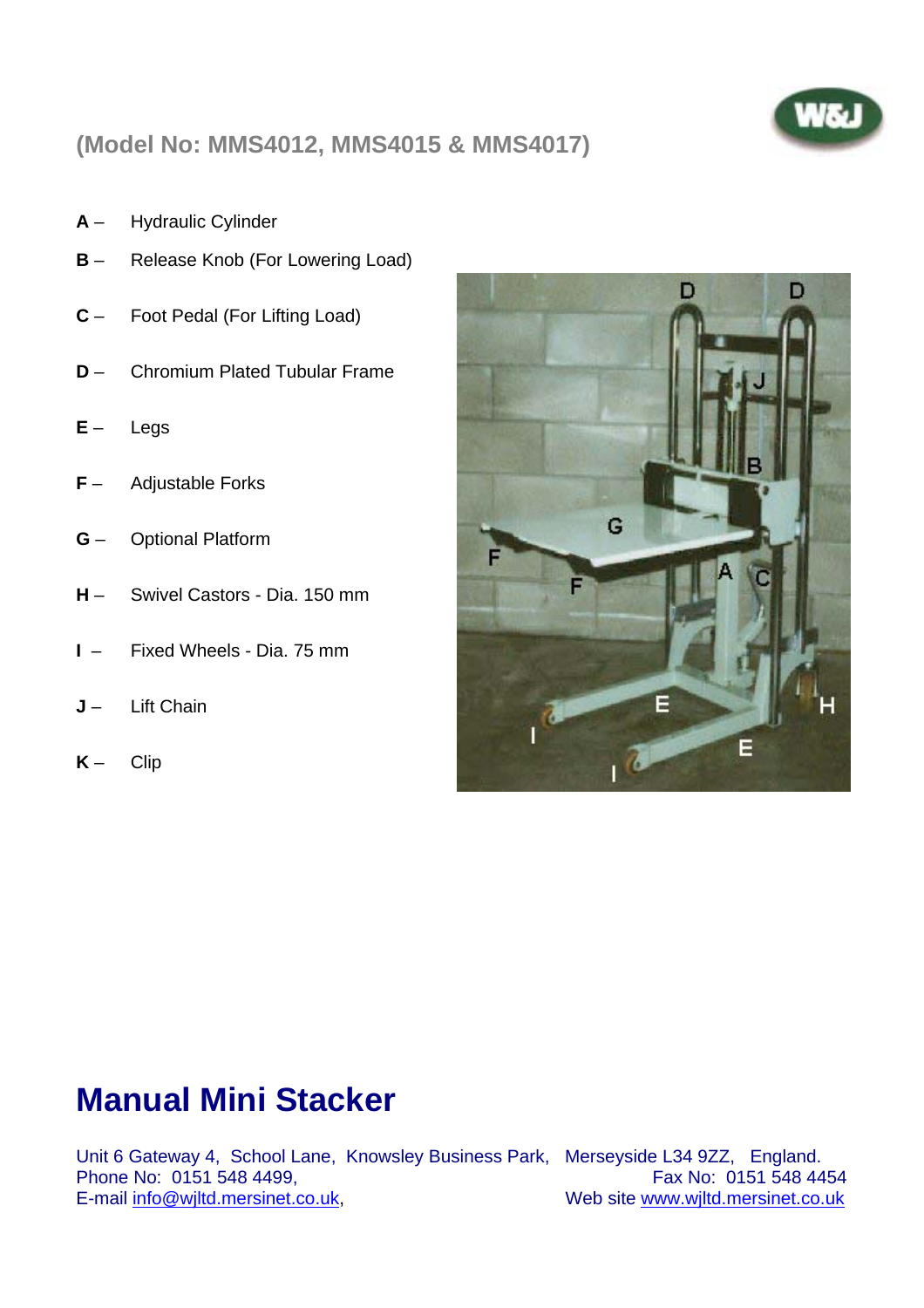**(Model No: MMS4012, MMS4015 & MMS4017)**



# **Operation Instructions**

## *DO NOT AND ALWAYS:*

- Do Not Overload Beyond Rated Capacity
- Do not Fully Release the Release Knob While Lowering
- Do Not Work and/or Stand Under Forks While Lifting/Lowering
- Do not Stand on the Forks While Lifting
- Always Use Brake System for Safety
- Always Operate The Stacker on Level Ground
- Always Ensure Load is Secured Before Moving
- Always Keep Forks in The Lowest Position While Moving
- Always Ensure Clips in Position When Different Attachment Has Been Changed
- Always Ensure the Carriage is in The Low Position While Changing a Different Attachment

### *Lifting:*

- 1. Use Brake for Safety
- 2. Ensure Security of the Load
- 3. Turn Valve **"B"** Clockwise
- 4. Use Foot Pump **"C"** to Lift Load
- 5. Release Brakes Before Moving

#### *Lowering:*

- 1. Secure Brake System Before Lowering
- 2. Ensure Security of the Load
- 3. Release **"B"** Anti-Clockwise Smoothly to Lower the Load
- 4. Release Brakes System Before Moving

### *Attachment Changing:*

- 1. Ensure the Carriage in the Low Position.
- 2. Remove **"K" (Clip)** on Either Side of Bright Solid Round Bar
- 3. Gently Remove the Solid Round Bar
- 4. Replace the Different Attachment and Re-put the Solid Round Bar Back to The Right Position
- 5. Re-Secure **"K" (Clip)** Back to the Right Position

# **Manual Mini Stacker**

Unit 6 Gateway 4, School Lane, Knowsley Business Park, Merseyside L34 9ZZ, England. Phone No: 0151 548 4499. Fax No: 0151 548 4454 E-mail info@wjltd.mersinet.co.uk, Web site www.wjltd.mersinet.co.uk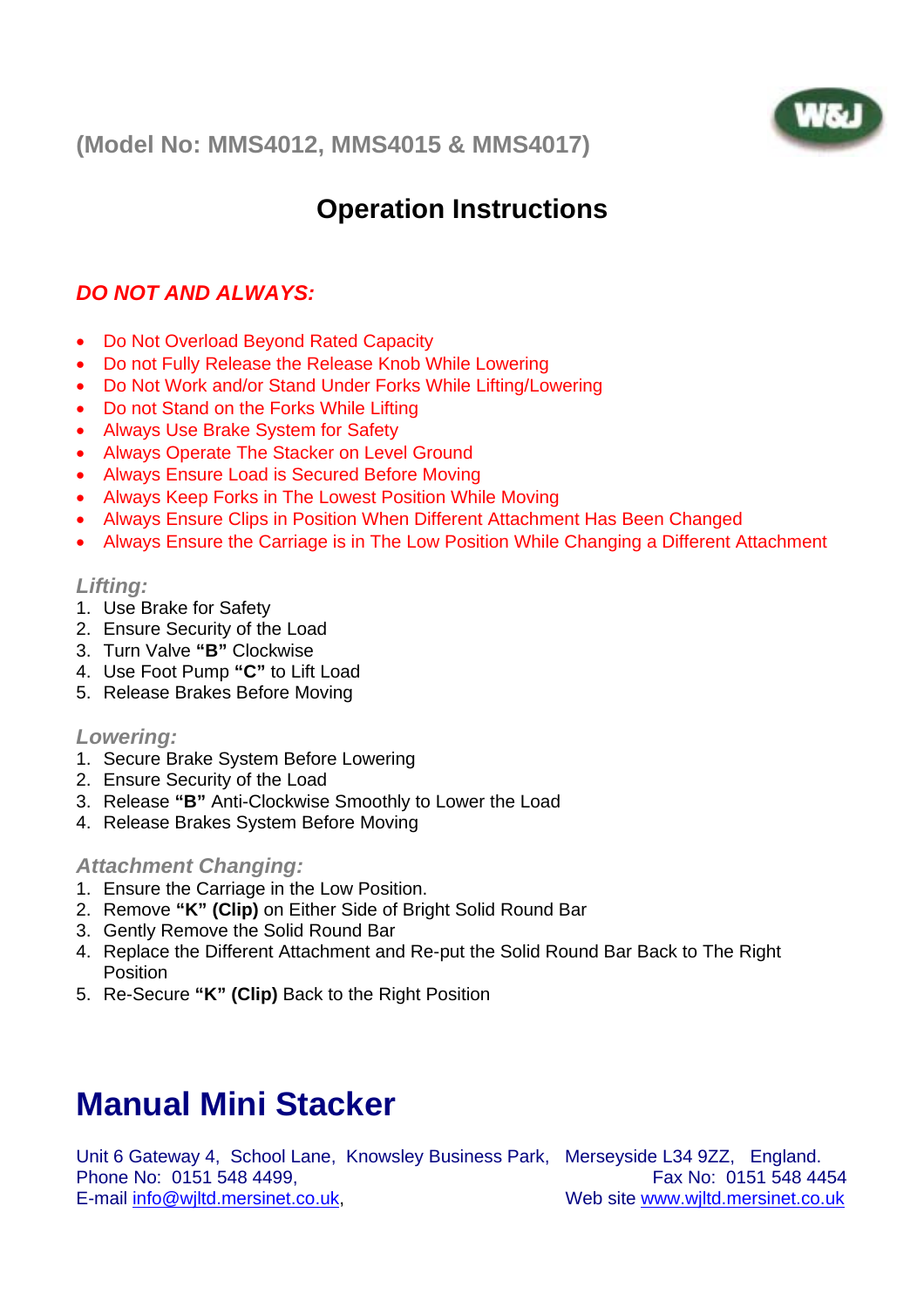



# **Routine Maintenance**

**Brake –** Check Brake System Regularly and Make Sure Brake System Is Always in Working **Condition** 

**Castors/Wheels –** Check Castors/Wheels Regularly and Make Sure they are in Good Condition. **Replace with New Castors/Wheels for an Unable Working Condition.** 

**Hydraulic Cylinder and Oil Seals –** Check If Any Oil is Leaking Regularly.

**Replace Oil Seal if Necessary. Refill with Standard Hydraulic Oil such as Shell Tellus 27.** 

- **Lubrication** Brush a Little Amount of Grease on Masts and on the Lifting Chain Every 3 **Months**
- **Clean** Use Cloth or Paper Tower to Clean the Equipment.

# **Manual Mini Stacker**

**(Model No: MMS4012, MMS4015 & MMS4017)**

Unit 6 Gateway 4, School Lane, Knowsley Business Park, Merseyside L34 9ZZ, England. Phone No: 0151 548 4499. Fax No: 0151 548 4454 E-mail info@wjltd.mersinet.co.uk, Web site www.wjltd.mersinet.co.uk